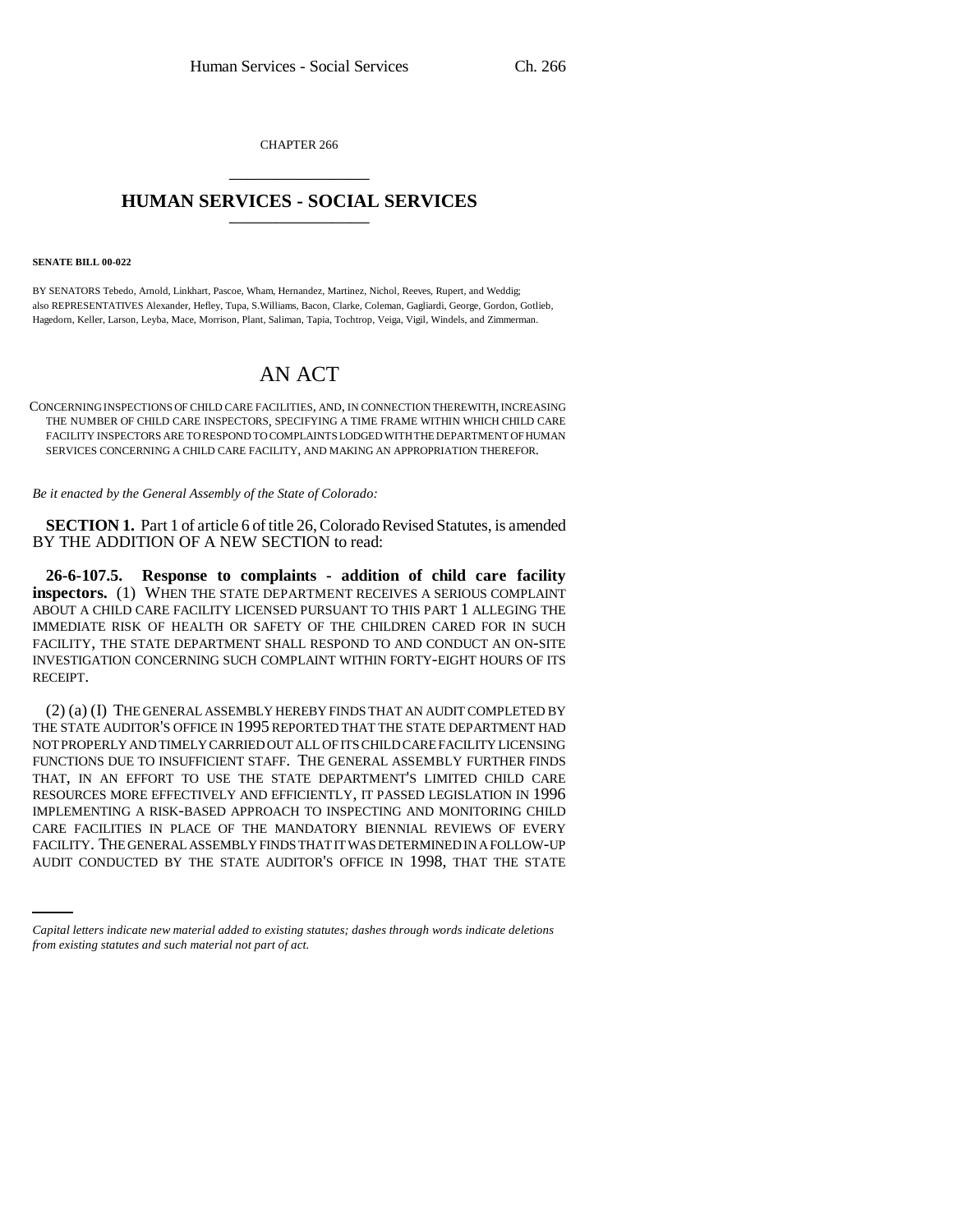### Ch. 266 Human Services - Social Services

DEPARTMENT WAS STILL AT LEAST ONE MONTH LATE IN CONDUCTING INSPECTIONS OF APPROXIMATELY TWENTY-TWO PERCENT OF THE CHILD CARE FACILITIES IN COLORADO. IN ADDITION, OF THOSE FACILITIES ASSIGNED A HIGH RISK FACTOR AND THEREBY REQUIRING INSPECTIONS MORE FREQUENTLY THAN EVERY TWELVE MONTHS, TWENTY-SIX PERCENT WERE AT LEAST THREE MONTHS PAST DUE. IN EVALUATING THE IMPLEMENTATION OF THE RISK-BASED APPROACH TO INSPECTION AND MONITORING OF CHILD CARE FACILITIES, THE GENERAL ASSEMBLY FINDS THAT THE IMPLEMENTATION OF THIS APPROACH HAS ACTUALLY INCREASED THE STATE DEPARTMENT'S WORKLOAD BY APPROXIMATELY SIXTEEN PERCENT.

(II) THE GENERAL ASSEMBLY FURTHER FINDS THAT A NATIONAL STUDY CONDUCTED BY THE CENTER FOR CAREER DEVELOPMENT IN EARLY CARE AND EDUCATION AT WHEELOCK COLLEGE CONCLUDED THAT COLORADO'S CHILD CARE FACILITY LICENSING STAFF HAD CASELOADS OF APPROXIMATELY TWO HUNDRED FIFTY CHILD CARE CENTERS PER FULL-TIME EQUIVALENT EMPLOYEE AND FIVE HUNDRED FAMILY CHILD CARE HOMES PER FULL-TIME EQUIVALENT EMPLOYEE. THE GENERAL ASSEMBLY FINDS THAT THE CASELOADS OF COLORADO CHILD CARE EMPLOYEES WITHIN THE DIVISION GREATLY EXCEED THE NUMBER OF CASES RECOMMENDED BY THE NATIONAL ASSOCIATION FOR THE EDUCATION OF YOUNG CHILDREN, WHICH ORGANIZATION HAS RECOMMENDED THAT CHILD CARE REGULATORS' CASELOADS SHOULD NOT EXCEED SEVENTY-FIVE CENTERS AND LARGE FAMILY HOMES PER FULL-TIME EQUIVALENT EMPLOYEE.

(III) THE GENERAL ASSEMBLY FURTHER FINDS THAT THE INSUFFICIENT NUMBER OF CHILD CARE FACILITY INSPECTORS PUTS CHILDREN AT RISK PARTICULARLY WHEN SERIOUS COMPLAINTS OF AN IMMEDIATE NATURE CONCERNING A CHILD CARE FACILITY ARE LODGED WITH THE STATE DEPARTMENT AND THE DEPARTMENT IS UNABLE TO RESPOND PROMPTLY AND CONDUCT AN ON-SITE INVESTIGATION OF THE COMPLAINT.

(IV) THE GENERAL ASSEMBLY HEREBY DETERMINES THAT THE HEALTH AND SAFETY OF THE CHILDREN OF THE STATE OF COLORADO IN CHILD CARE FACILITIES IS OF UTMOST CONCERN AND IMPORTANCE TO THE STATE. THE GENERAL ASSEMBLY FURTHER FINDS THAT THE TIMELY AND PROPER INSPECTION OF CHILD CARE FACILITIES AND PROMPT RESPONSES TO SERIOUS COMPLAINTS ABOUT A CHILD CARE FACILITY ARE PRIORITIES AND THAT, IN ORDER TO FACILITATE SUCH TIMELY INSPECTIONS AND RESPONSES TO COMPLAINTS, THE STATE DEPARTMENT SHOULD BE PROVIDED WITH THE ABILITY TO CONTRACT WITH THE NECESSARY PERSONNEL NEEDED TO CONDUCT THE REQUIRED INSPECTIONS AND INVESTIGATIONS ON A THOROUGH AND TIMELY BASIS. ACCORDINGLY, THE GENERAL ASSEMBLY DETERMINES THAT IT IS IN THE BEST INTERESTS OF THE CITIZENS OF THE STATE OF COLORADO THAT THE NUMBER OF PERSONS CONTRACTED FOR AND CHARGED WITH THE DUTY OF INSPECTING, MONITORING, AND RESPONDING TO COMPLAINTS IN CHILD CARE FACILITIES IN THE STATE OF COLORADO BE INCREASED.

(b) FOR THE PURPOSES OF CONDUCTING THOROUGH AND TIMELY INSPECTIONS OF CHILD CARE FACILITIES LICENSED PURSUANT TO THIS PART 1 AND FOR THE PURPOSES OF PROVIDING SUFFICIENT INSPECTORS TO CONDUCT PROMPT RESPONSES AND INVESTIGATIONS AS DIRECTED IN SUBSECTION (1) OF THIS SECTION WHEN THE STATE DEPARTMENT RECEIVES A SERIOUS COMPLAINT AGAINST A CHILD CARE FACILITY LICENSED PURSUANT TO THIS PART 1, IN FISCAL YEAR 2000-01, THE NUMBER OF INSPECTORS SHALL BE INCREASED BY EIGHTEEN CONTRACT INSPECTORS FROM THE